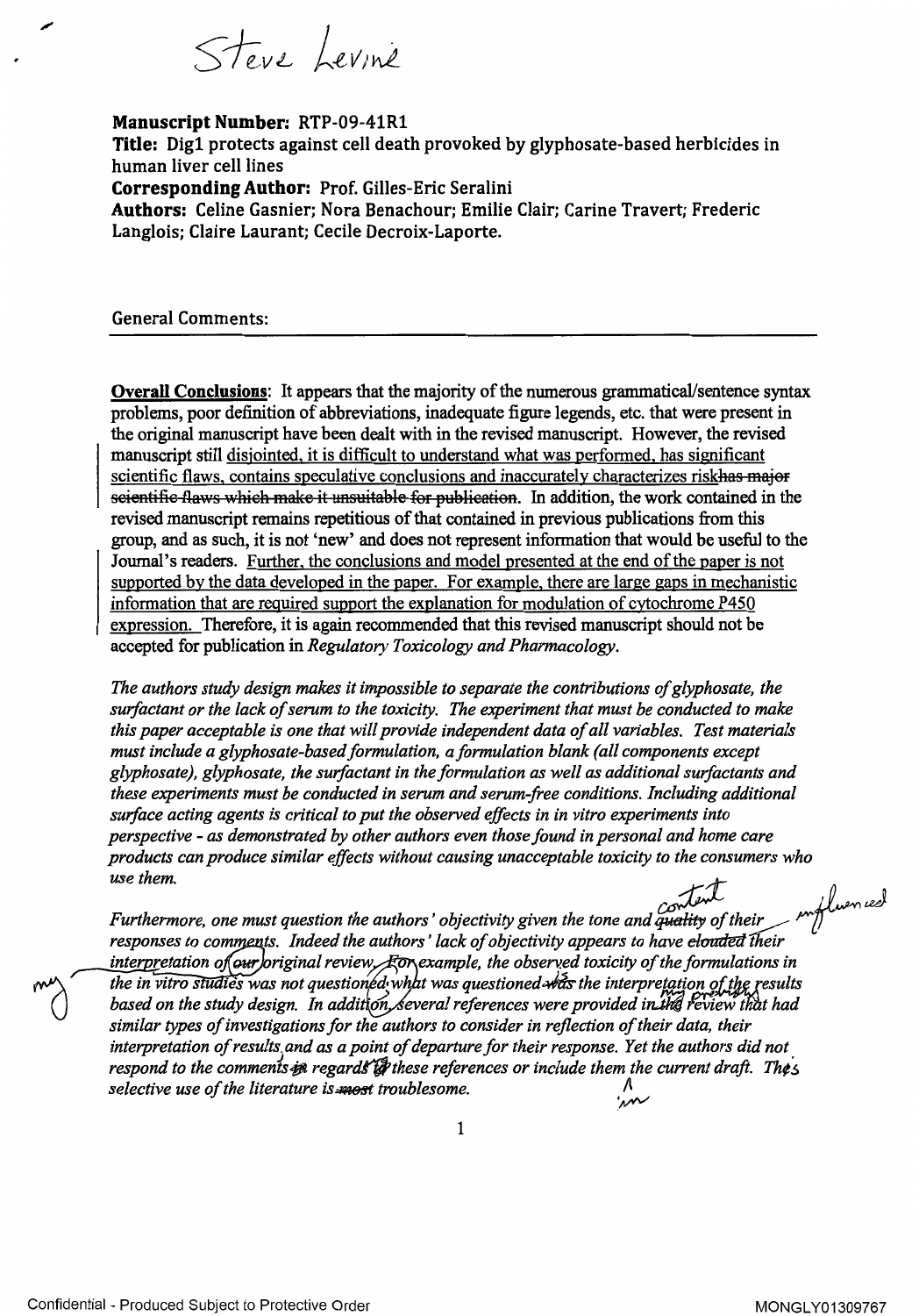Taken in sum this study displays neither the scientific rigor nor objectivity necessary for publication by the Journal.

## Specific Comments

## Abstract

Page 2, lines 40-41. It is stated that "CYP3A4 is specifically enhanced by R at doses 400 times less than used in agriculture (2%)". A similar statement appears page 13, lines 308-310 ("We tested R at sub-agricultural levels.. .below the maximum level of residues authorized in some feed ..."). These statements are apparent attempts to denote 'risk'to the liver cells of humans, but they actually reflect meaningless 'apples-and-oranges' comparisons. In the statement made here in the Abstract, the authors compare the in vitro concentrations used in their study to what they believe is the concentration of [glyphosate](https://www.baumhedlundlaw.com/) in spray solutions typically used in agricultural operations. On page 13, the authors compare the in vitro concentrations used in their study to the highest existing tolerance for animal feed/hay uses. Both risk assessment comparisons are scientifically invalid. If the authors wish to relate their findings at the *in vitro* concentrations used in their experiments to actual/anticipated human exposures, then the appropriate exposure assessment must be conducted. In any case, the two referenced statements are misleading and especially inappropriate in a journal with the stated "Aims & Scope" of Regulatory Toxicology and Pharmacology.

Dig 1 was added to these cultures at a concentration of 2%, which equates to 20,000 ppm. Observing mitigation of cytotoxicity effect after adding 20,000 ppm of an organic extract is not an unexpected result. The authors have not justified why such a high concentration of the extract was added nor have they put into context what a 2% concentration translates to in an *in vivo* model. The extract most likely decreases bioavailability in much the same way that addition of BSA or serum would. The authors did not make these comparisons or discuss how serum free conditions do not represent physiological conditions.

Figure 2. This is not new information and was taken directly from Gasiner et al. 2009. Insert David's text

Gasnier C, Dumont C, Benachour N, Clair E, Chagnon MC, Seralini GE. Glyphosate-based herbicides are toxic and endocrine disruptors in human cell lines. Toxicology. 2009 Aug 21;262(3):184-91.

Figure 5. The effect on caspase activity after 48 h of exposure to the formulation is uninterruptable. No where in the paper do the authors show the level of cytotoxicity for the R450 formulation after 48 hours of exposure. The caspase 3/7 activity noted in this figure reflects nothing more than a measure of cytotoxicity after exposure to a supra-physiological concentration of 60 ppm R450.

Figure 6. Same comment discussed for figure <sup>5</sup> applies to figure 6 for DAPI staining.